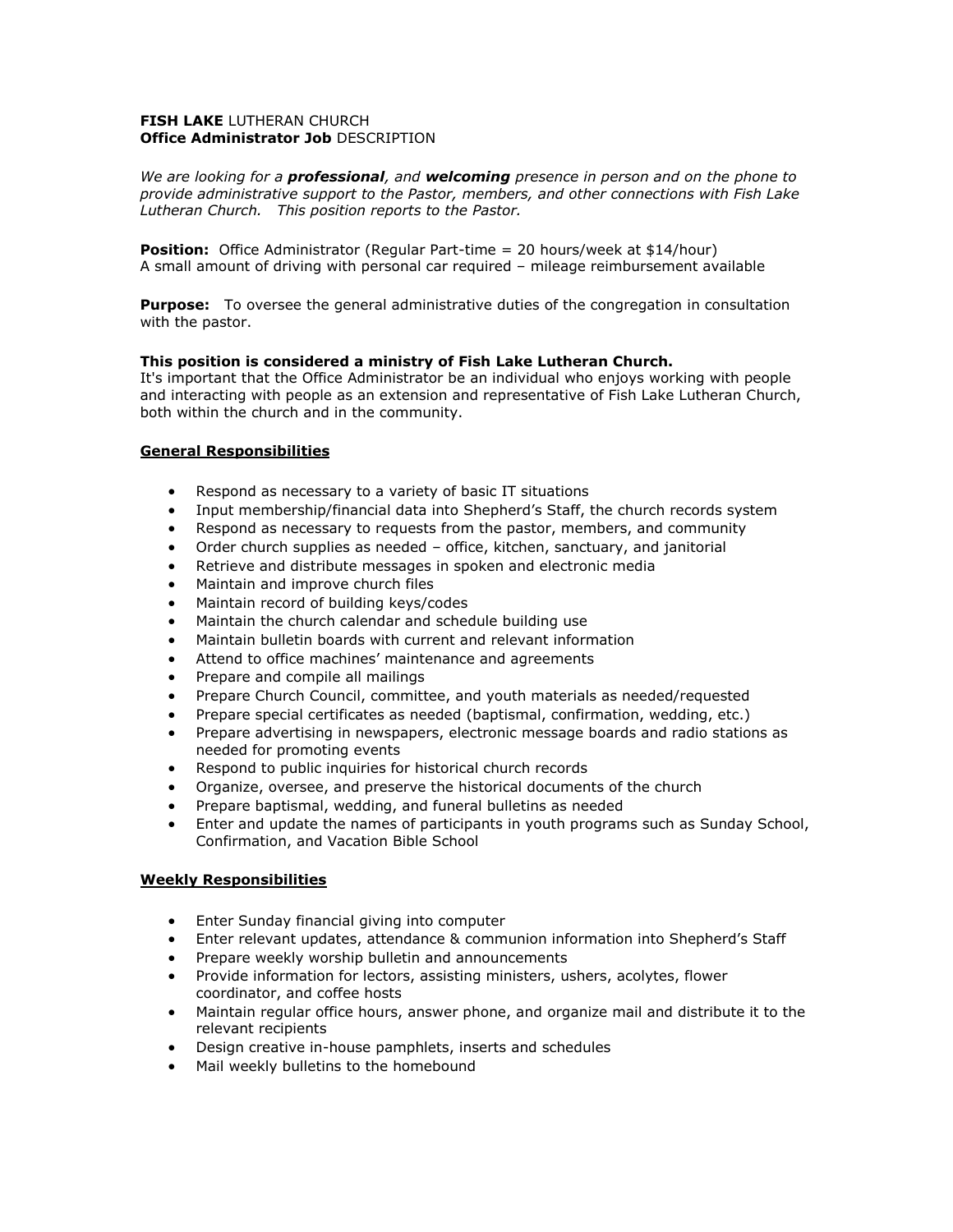### **Monthly Responsibilities**

- Record membership information (baptisms, confirmations, marriages, funerals, new members, transfers in/out, etc.)
- Receive, format, copy, prepare and mail Vine & Branches Newsletter

## **Quarterly Responsibilities**

- Purchase off-site communion supplies
- Print out and mail financial contribution statements to all members of Fish Lake
- Prepare New Member Packets and materials for new member reception
- Order palms for Palm Sunday, also take orders, acquire and prepare insert for memorial flowers at Christmas and Easter

### **Annual Responsibilities**

- Prepare Parochial Report with the Pastor
- Prepare Congregation Annual Report and other materials for the Annual Meeting
- Order, prepare and distribute the offering envelopes
- Prepare new Council member packets

### **Job Qualifications**

- Good Organizational Skills
- Reliability and confidentiality are a must
- Accuracy and attention to detail are important
- Excellent communication and people skills are necessary
- Need computer proficiency, specifically in Microsoft Publisher, Excel and Word
- Must be able to prioritize and work with multiple interruptions

### **Terms of Employment**

The Administrative Assistant is a regular part-time employee hired by the Executive Committee including the Pastor and will report to the Pastor and the Executive Committee.

**Compensation:** \$14.00/hour + mileage reimbursement at standard IRS rates

### **Weekly Hours:** 20

**Personal Time Off (PTO):** Requests shall be in consultation with the pastor

- **One to two days of absence:** flexible hours may be requested to meet personal time needs and the responsibilities of this position.
- **Three or more days:** would generally be considered vacation and shall be granted in consultation with the pastor
- **Vacation Days:** Two weeks of paid vacation yearly shall be granted after consultation with the pastor.
- **Designated Holidays:** National designated holidays granted with full pay (except where church services are scheduled) are – New Year's Day, Martin Luther King Jr. Day. Good Friday (1/2 day starting at noon), Memorial Day, Independence Day, Labor Day, Thanksgiving Day, Day after Thanksgiving, Christmas Eve Day, and Christmas Day."